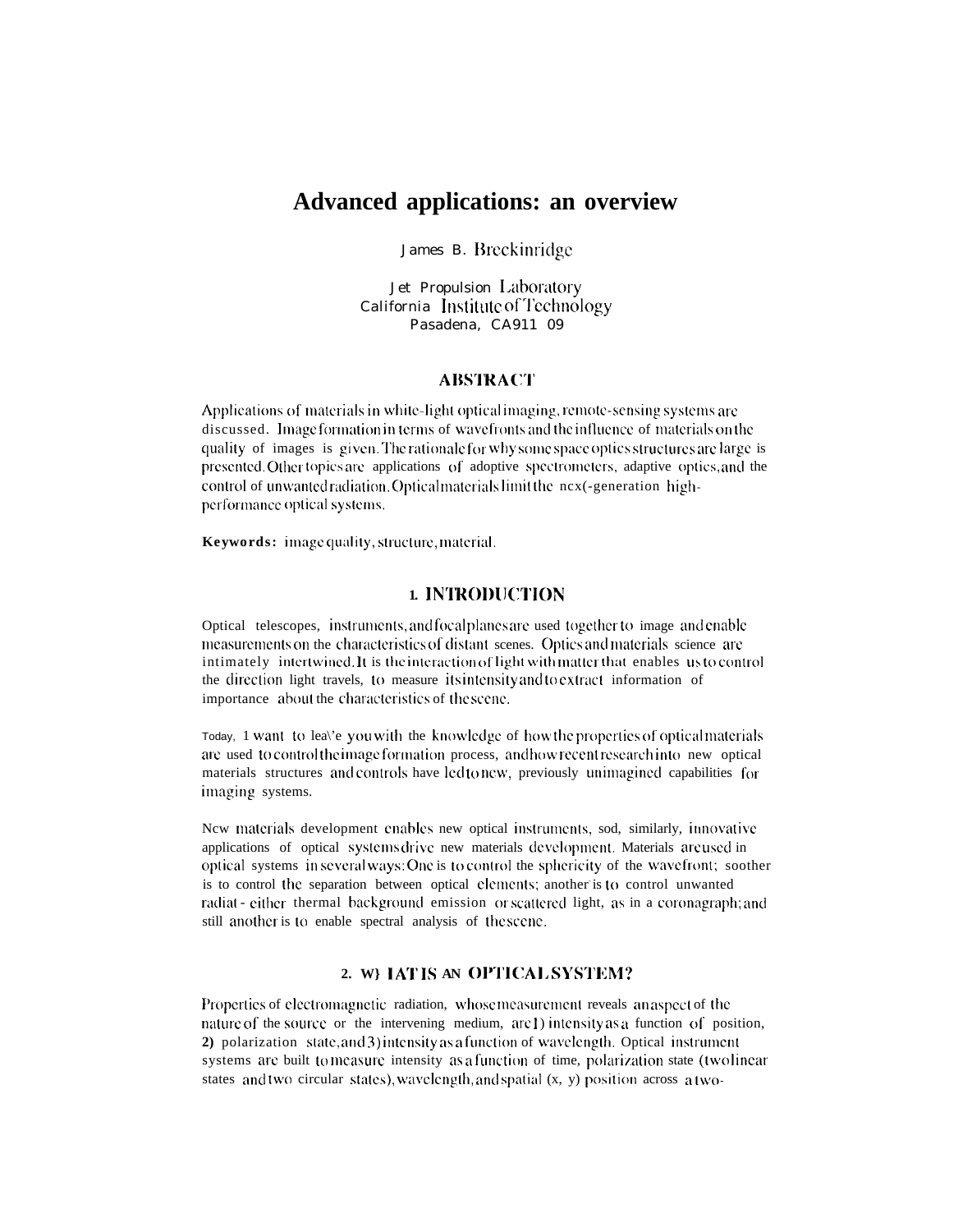dimensional scene. The intensity measurement can be a time average, a measure of intensity fluctuations with time, or a measurement of the lime 01 the arrival at the detector of each individual photon across the image scene.

A while light source (object) is placed to the left of the optical system, and radiation flows left to right. A fairly accurate model of an extended field-of-view' while-light scene is that it is composed of an ensemble of non-interacting (non-coherent) point sources (intensity delta functions) each with a different intensity to represent a changing scene intensity with  $(x, y)$ . Each of these point sources is then mapped through the optical system to form an image at the image plane on the right. If the optical system operates on each point source in the same manner, then the optical system is said to be "spatially linear."

A point sour-ce on the object gives a spherical wavefront which diverges or expands spherically outward. The optical system operates on the expanding wavefront by turning it around from an expanding or diverging wavefront into converging spherical wavefront, converging to a point in the image space. An optical system is said to have "wavefront errors" if the converging wavefront is not spherical. The deviation from a spherical wave is called an "aberration." In general, these aberrations are field dependent.

Only a portion of this wavefront is operated on by the optical system to form the image. If we could invent an optical system to collect the entire wavefront as it expands into four pi steradians and turn that wavefront around to make it contract, or converge on a point in image space, then there would be no diffraction effects. Both diffraction effects and wavefront errors affect image quality. The dominate error in most imaging systems is wave front errors, (bat is, the optical system does not produce a perfect converging wave.

In addition, the transmittance of most optical systems is wavelength or color dependent and, in general the "color" of the object is changed as it is mapped through the optical system. Also, the transmissivity with polarization state changes for-different optical systems.

#### 2.1 Diverging to converging

in the previous paragraph, we saw that image formation requires a bend or change in the curvature of a wavefront from expansion to contraction. This bending is done by the interaction of the wavefront with matter. It is the interaction between an incoming optical electromagnetic, complex amplitude wavefront and materials that enables the formation of images. Reflection of a wavefront from a curved surface coated with a specularly reflecting material or transmission of the wavefront through a dielectriclens of uniform or nonuniform index of refractionare common methods used to change the direction of the complex amplitude wavefront. Materials affect the performance.

### 2.2 Complex amplitude, phase, and image formation

An image is formed on a detector, for example, film, solicl-state focal plane, or imageintensifier cathode. The detector is a material that converts the photon energy into thermal energy or electrons. Focal plane materials are sensitive to intensity or power and not directly to complex amplitude wavefronts. Good image formation in broad-band white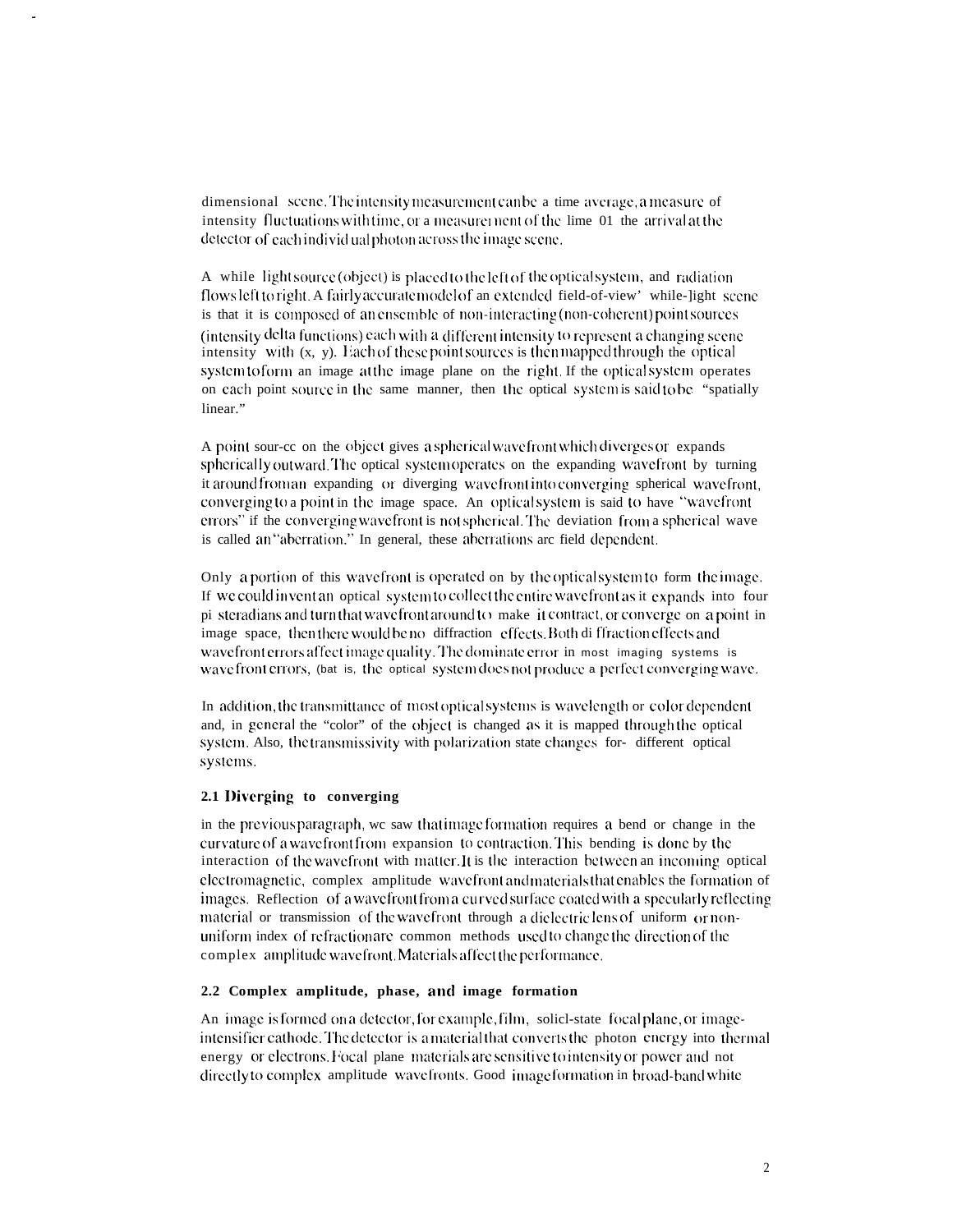light requires that all of the spherically converging optical wavefronts combine together in one point at the focal plane. The intensity distribution that makes up the image plane irradiance distribution (the image) is the modulus squared of the sum of all of the complex amplitude waves across the field. The optical path difference of all the rays that come to a point must be precisely the same to form a quality diffraction-limited image.

# 3. THE ROLE OF OPTICAL MATERIALS IN IMAGE FORMATION

Optical materials and structures science and technology establish the limits on image brightness and image quality.

### 3.1 Image brightness

3.1.1 Introduction. An important aspect of image formation is the brightness of the image. Image brightness is determined by the size (diameter of the ligh-collecting area and tbc internal relay optics). The structure around the optics must both support the spacing of the optical elements to tolerances of less than one micrometer and be large enough to pass enough radiation to the focal plane to give the desired signal to noise ratio or image brightness across the scene. In this section, we define optical throughput and explain why, for many applications, telescopes cannot be made miniature- and indeed for exploration of the deep universe, the largest apertures possible are needed. These largeprecision apertures stress the limits of modern material science and structures. Structures 1 to 20 meters in size must be held to within  $10^{-6}$  meter tolerances for both ground and space optics. In this section, we will ray-trace an optical system to show the relationship between image brightness and the size of the structure.

3.1.2 Ray trace and the optical invariant. First-order optical design includes system analysis to ensure that as much of the energy from the source as needed to give a required signal-k-noise ratio falls on the detector.

In this section, we List the my-trace equations to show that the am-solid angle product is an invariant throughout an optical system and must be preserved if one wants to maximize the power on the detector for the systems resources 01 aperture and focallength. This carries the name "Lagrange or Helmholtz invariant."

A measure of the capability of an optical system to pass radiation is called by several names: "luminosity," "étendue," or the "throughput." The unit for this quantity is either cm•radian or cm<sup>2</sup>•steradian.

.2. 1.2.1 Ray-trace equations. In the paraxial approximation, which we shall use here, the optical system is represented by a set-ics of pupil and imageplanes. There is only one object plane, but an optical system can have several image planes imbedded within it. '1'here is only one systempupil plane, buried within il. A compound optical system will have several images of this pupil plane. When the system is viewed from object or image space, however, only one pupil plane appears.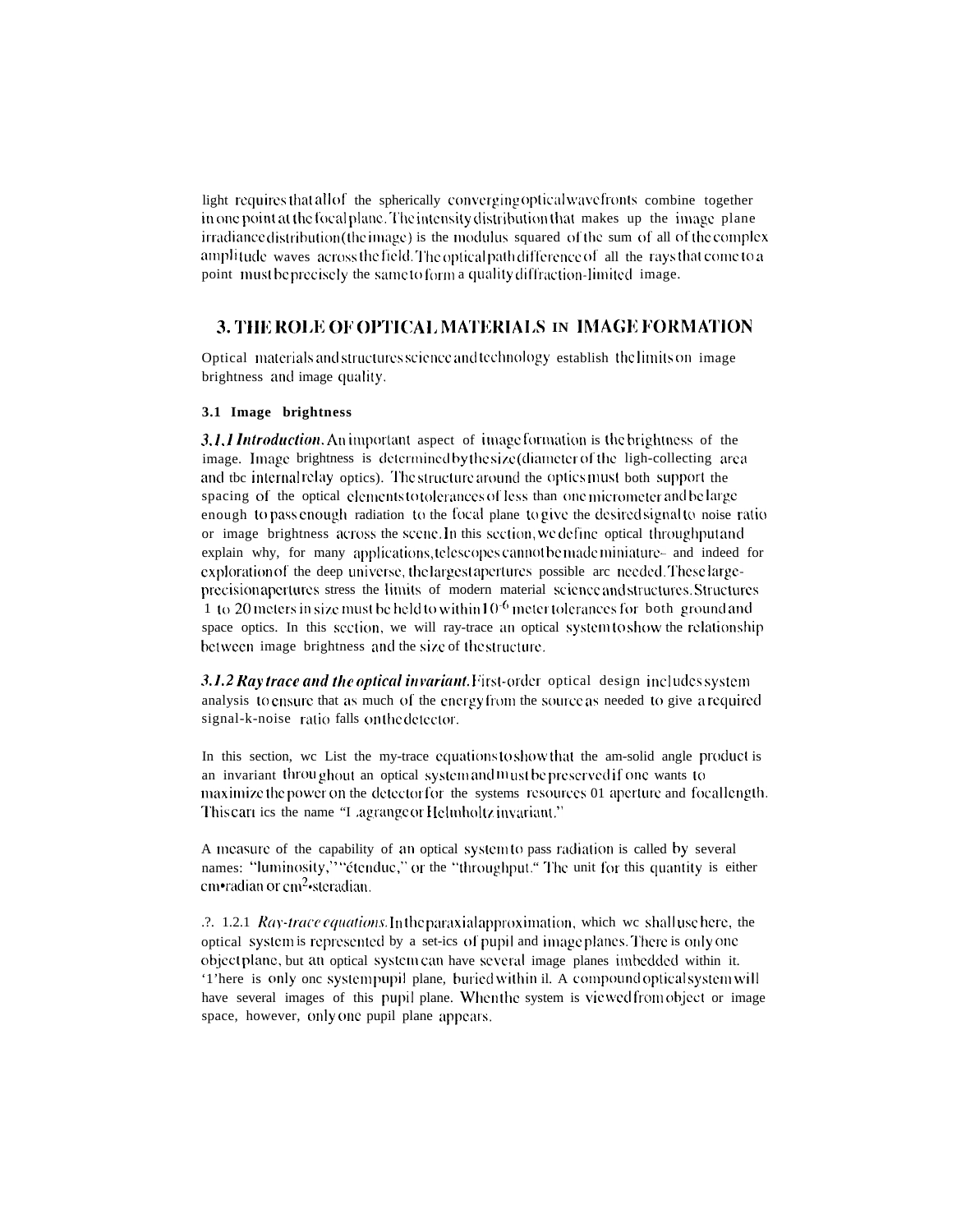We will find that describing an optical system using these two rays is sufficient for most design and analysis tasks. Figure I shows a schematic of any optical system reduced to an object, pupil, and image plane,



Figure 1. Perspective view of object plane, pupil plane, and image plane used to show the definition for marginal rays and angles, chief rays and angles, and ray heights (y). The chief ray passes from the edge of the image plane through the center of the pupil plane. The marginal ray passes from the center of the object plane through the edge of the pupil plane and then crosses the axis at the image plane.

The chief ray is indicated by the solid line in Figure 1. It is the ray traced from the extremity or edge of the object and that passes through the center of the pupil. Since this ray passes through the center of the pupil, it "sees" no power, and the ray dots not bend. The pupil plane is defined as the plane normal to the system axis at the point where the chief ray, as viewed from either image or object space, passes through the optical system axis.

The marginal ray is indicated by the dashed line in Figure 1. The marginal ray is the ray traced from the center 01' the object through the rim or edge of the pupil. At the pupil, this ray is refracted, and if the system is an imaging system, the marginal ray crosses the axis at the image plane.

The chief ray makes angle  $\bar{u}$  to the system optical axis and the marginal ray makes angle u to the optical axis at the object plane as shown in Figure 1. Note that the angles do not change when a ray traverses a medium of constant index of refraction. Angles are therefore assigned tbc subscript of the medium. For example, the chief ray angle between the object and the pupil is indicated by  $\bar{u}_1$  (which also equals  $\bar{u}_2$ ) and the marginal ray angle is indicated by u<sub>i</sub>. Note that the angles and the height of the chief ray from the system axis are indicated by the variables  $\overline{u}$  and  $\overline{y}$ . The angles and height of the marginal ray at the system axis are indicated by the variables uandy without tbc bar. Note also that at tbc object plane, the height 01 the marginal ray, indicated by y,, is zero. Also, at the image plane,  $y_3$  is zero. At the pupil plane, the height of the chief ray, indicated by  $\bar{y}_2$ , is zero.

We will use the paraxial ray trace equations to derive important relationships between the marginal and chief rays. Consider any two rays propagating through an optical system, These two rays are not necessarily tbc chief and marginal rays. For tbc purpose of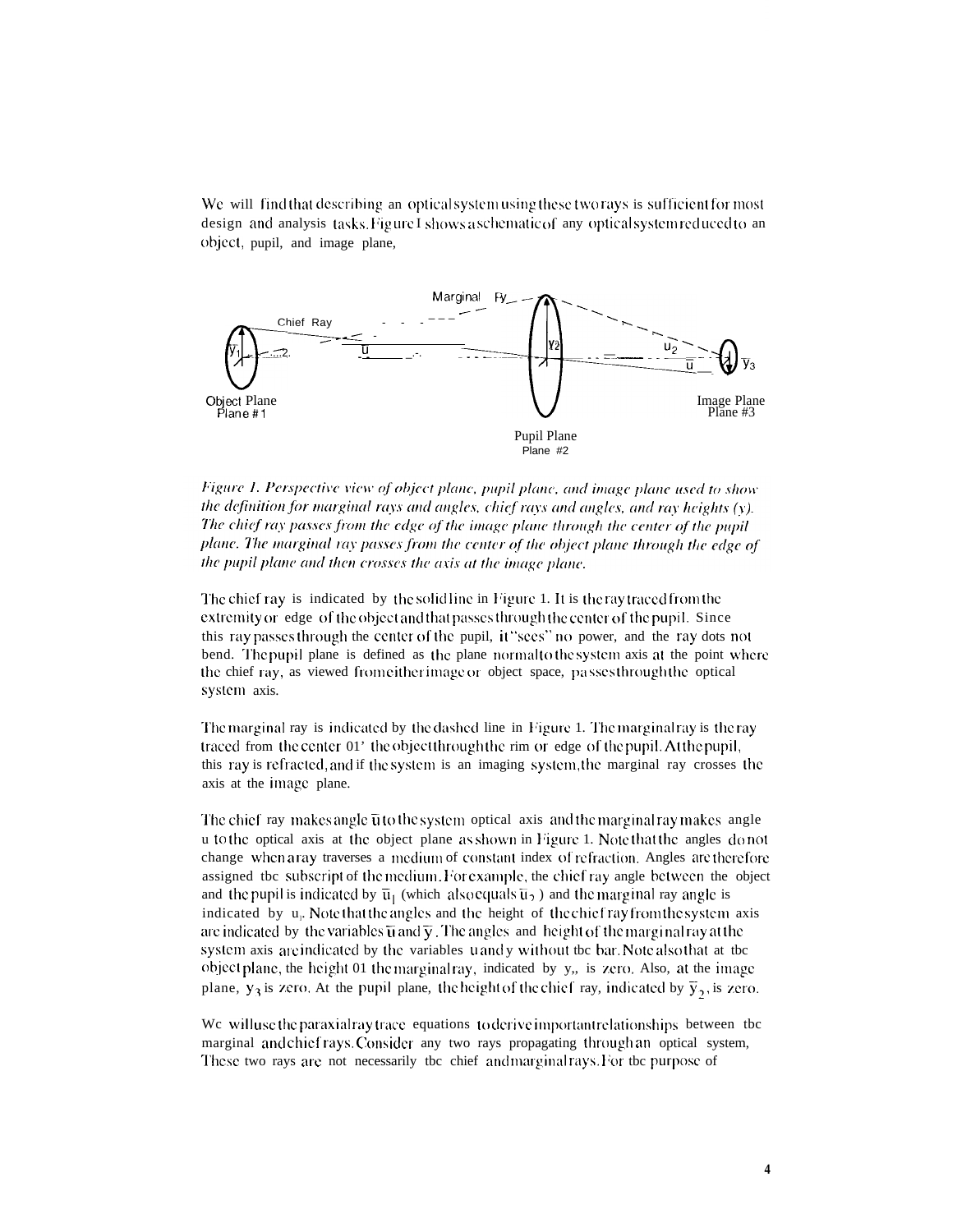distinguishing between these two rays here, we shall refer to them in the bar and the unbarred notation.

The ray angle after refraction at an interface between materials of index  $n_1$  and  $n_2$ , with power at surface 201\$7, is given hy

$$
n_2 u_2 = n_1 u_1 - y_2 \phi_2 \tag{1}
$$

where, **the** power  $\phi_2$  is

$$
\phi_2 = (n_1 - n_2)/R_2
$$

and where  $R_2$  is the radius of curvature of the surface 2 and  $n_1$ ,  $n_2$  are the indices of refraction on either side.

If we select another ray angle and indicate this with a bar over it,  $\overline{u}_2$  (after refraction at a surface of power  $\phi_2$  into a medium of index  $n_2$ ) is

$$
n_2\overline{u}_2 = n_1\overline{u}_1 - \overline{y}_2\phi_2
$$
 (2)

After this ray leaves a refractive or "r-ay-bending" surface, it travels in a straight line (assuming the ray is propagating in an isotropic medium).

The height of a ray at surface 2 is given by  $y_2$ . It is a function of the ray height at surface 1, (given by  $y_1$ ), the thickness  $t_1$  and the angle,  $u_1$ . The height of this ray al surface 2 is

$$
y_2 = y_1 + (t_1/n_1) (n_1 u_1)
$$
 (3)

By symmetry, for the ray indicated by a bar over the top, we repeat the above argument and can write

$$
\overline{y}_2 = \overline{y}_1 + (t_1/n_1)(n_1\overline{u}_1) \tag{4}
$$

The power  $\phi_2$  is a characteristic of the surface and is therefore the same for both of the rays. The power for the ray is the same as that for the barred my. We combine equations (I) and (2) at a plane within the optical system to give

$$
(n_2u_2 - n_1u_1)/(-y_2) = \phi_2 = (n_2\overline{u}_2 - n_1\overline{u}_1)/(-\overline{y}_2)
$$

Using equations  $(3)$  and  $(4)$ , and rearranging so that all the terms for plane 1 are on the left-hand side and those for plane 2 are on the right-hand side,

$$
n_1(u_1 \bar{y}_1 - \bar{u}_2 y_1) = n_2(u_2 \bar{y}_2 - \bar{u}_2 y_2) = H.
$$
 (5)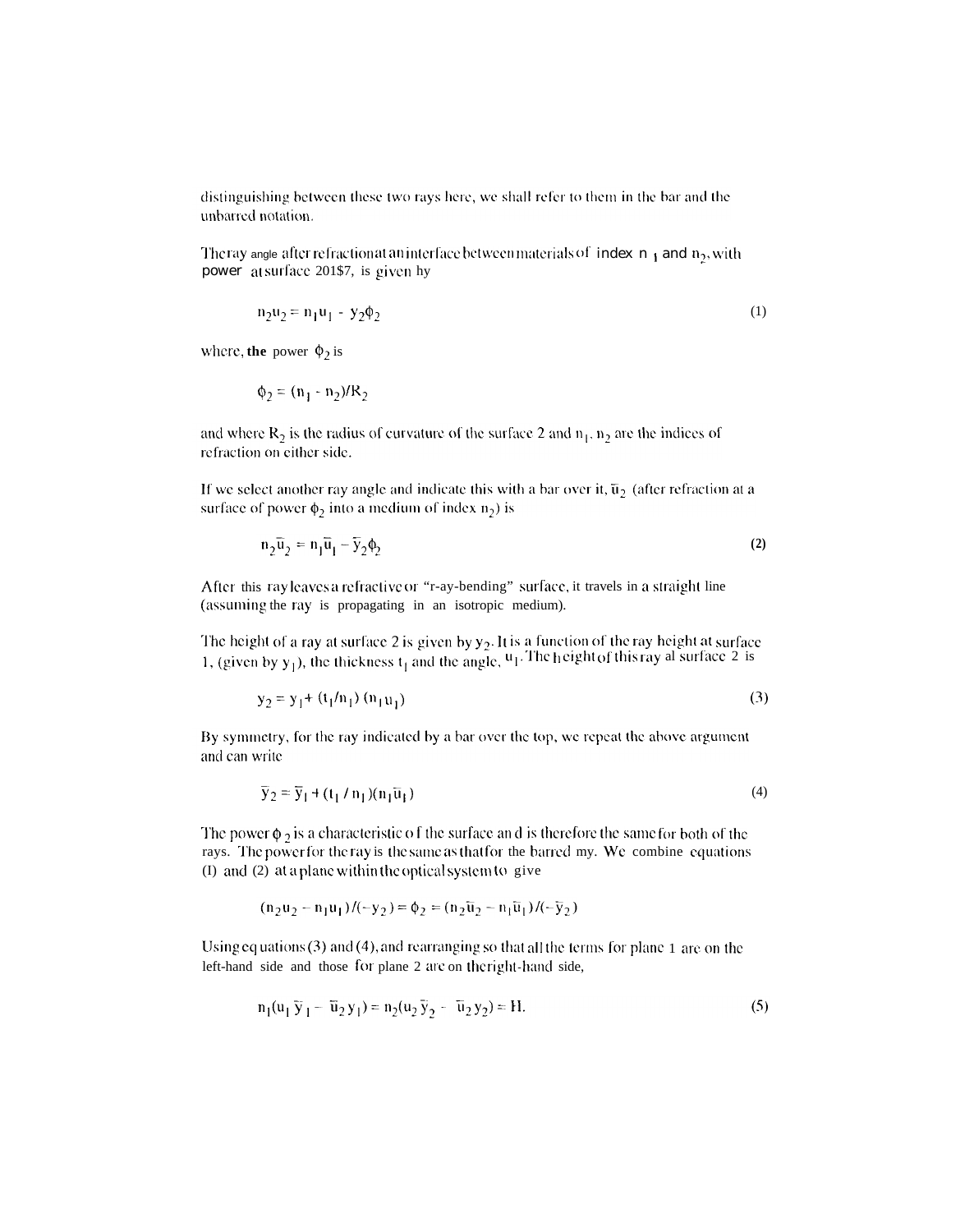This equation shows that there is a property of an optical system that is true at any two arbitrary planes within the system. This is called the Lagrange invariant, and the symbol H is often used as the shorthand representation.

If we rewrite equation (5) with the object plane on the left-hand side, that is,  $y_1 = 0$ , and the pupil plane on the right-hand side, that is,  $\bar{y}_2 = 0$ , we have the marginal and chief rays respectively, and then we write

$$
nu_1 \overline{y}_1 = n \overline{u}_2 y_2 = H \tag{6}
$$

where we have set n,  $\mp n_2 = n$ , since both the object and the pupil are immersed in a medium of the same refractive index.

.7.1.2.2 Conservation of area solid-angle product and detector power. An object space source will have a certain radiant emittance (watts per meter squared). The optic-al system collects this radiation and re-images it onto the focal plane detector.

Consider an object plane and the pupil plane separated by distance d. We learned above that the Lagrange invariant must be satisfied to ensure no vignetting (obstruction of light by tbc optical system) within the system and to thus ensure that the power falling on the entrance aperture will strike the image plane.

To compute the power at the detector of the sensor system, one needs first to compute the power at the telescope aperture received from the source. Radiative transfer takes place between two surfaces: a surface on the object and the surface of the entrance aperture To identify an area on the object, the chief ray height at the object, y, is rotated around, out of the meridonal plane in a circle. For small  $u, u = y/d$ , and the area of the object plane, AC), is  $A_0 = \pi y^2$ . We now calculate to the apparent solid angle subtended by the pupil as viewed from the object. The marginal ray angle u<sub>1</sub> is converted into a solid angle, given by

$$
\Omega_p = \pi u_1^2. \tag{7}
$$

 $\Omega_{\text{n}}$  is the apparent solid angle subtended by the pupil as viewed from the object.

The solid angle of the pupil as seen from the object is then  $\Omega_p = A/d = \pi u_1^2$ . If we assume the medium to be air, and let the index of refraction, n, be 1, then multiplying both sides of  $(6)$  by  $\pi$  and squaring them, we find

$$
(\pi \bar{y}u),^2 = (\pi y \bar{u})^2
$$
 (8)

This is rewritten to give

$$
A_0 \Omega_0 = A_p \Omega_p \tag{9}
$$

where  $A_0$  is the area of the object being imaged through the optical system,  $\Omega_p$  is the solid angle of the pupil as it appears when viewed from the object, Al, is the area of the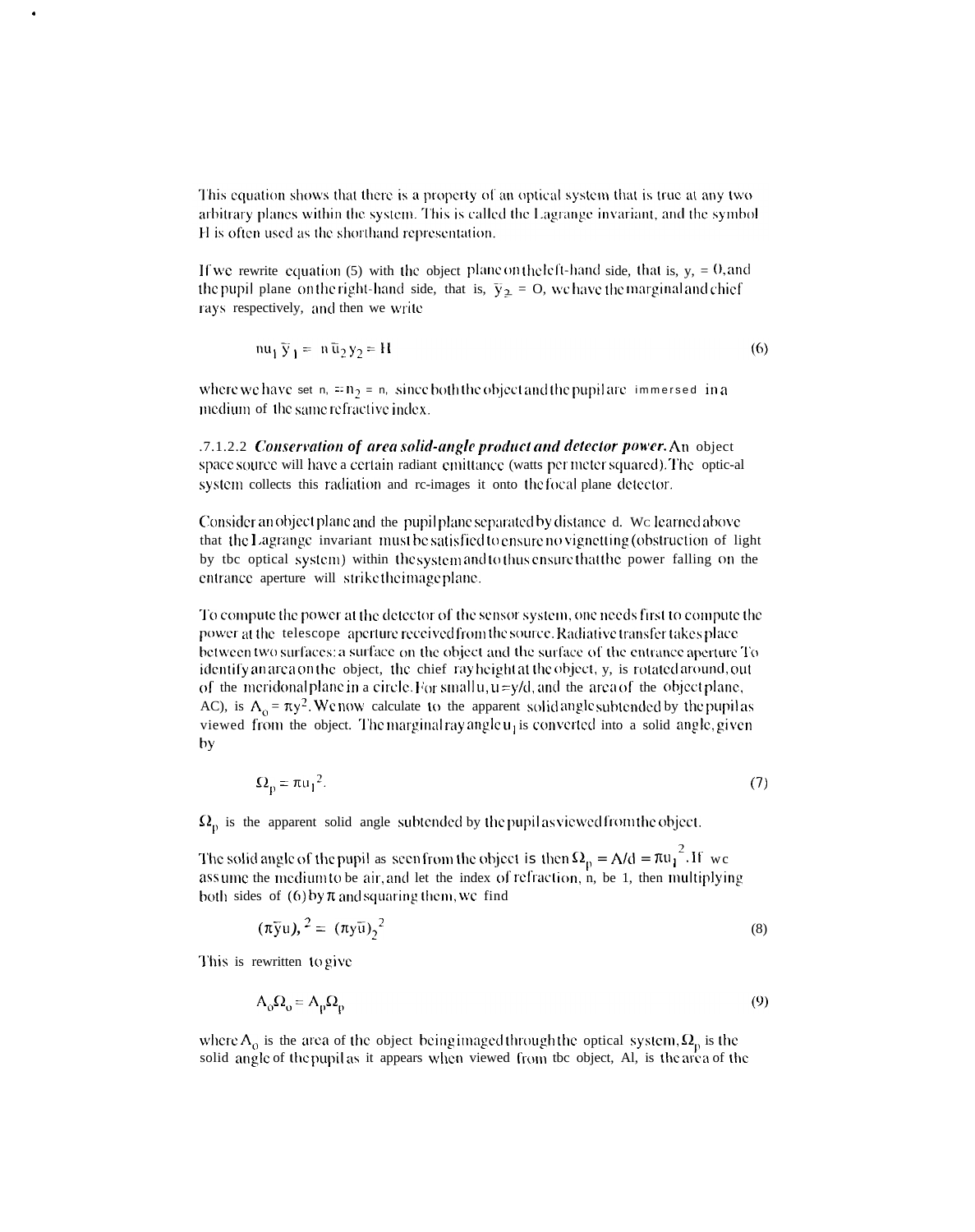pupil, and  $\Omega_0$  is the solid angle of the object as viewed from the pupil. Measurement of faint sources requires Iarge-area collecting surfaces, and the area-times-solid-angle rule expressed in equation  $(9)$  must hold at *all* planes within an optical system. Many scientific and engineering applications of optical systems require measurements of vet-y faint scene information at the threshold of detection. The largest area possible, consistent with the technologies of structures and materials science, to hold the submicrometer wavefront tolerances is required.

### 3.2 image quality

Structural elements within an optical system are used to control the spacing between surfaces and sets of surfaces. The simplest example is a structure used to control the separation between a single lens and the focal plane. The lens has its wavefront bending capabilities completely within it. That is by the fact it is a solid block bound by two curved surfaces, separated by a material of uniform index n, means the optical power is fully defined, Structural deformations present within the glass produced by, say mechanical stress or temperature gradients or (bet-thal nonuniformities, will distort the converging wavefront and possibly produce an unacceptable image. For now, consider the lens to be perfect and used at its designed wavelength and temperature. The structure sqmr-sting the lens from the focal plane is used to control the first order aberrations of tilt and defocus. Tilt and defocus are first-order aberrations and al-c corrected by "tuning" the structure.

Wavefront aberration errors of astigmatism, coma, spherical, distortion, and field curvature are properties of the optical element. These aberrations are "frozen" into the image-fol-lnin: element, and till of the element or translation (defocus) cannot correct it. The structure that holds the lens cannot be modified to improve system performance.

2.2. 1 Adaptive optics of opto-mechanical alignment. A relayed image of the telescope pupil provides a location within an optic-al system to correct over the largest field of view for wavefront errors in optical systems. <sup>H</sup>Inparagraph 3.1, we saw that the areatimes-solid-angle-productrelationshipmustnotbe violated if we are to have an efficient optical system.

Consider a 1 0-meter telescope whose wavefront errors one might want to correct with a I 0-centimeter clear aperture adaptive optics element. The demagnification, or minification factor is 100, and angles on the adaptive optics element are multiplied by a factor of 100. II the desired field-of-view radius (chief ray) is 0.1 degrees, then, in the presence of Ibis demagnification factor, the chief ray at the relayed pupil is 100" degrees, a clear impossibility.

Opto-mechanical alignment in the wavefront-shear direction or in a direction normal to the system axis is made much more sensitive as a result of using a system with significant demagnification for the adaptive optics element. Consider the example used above of a 1-0-me ter aperture imaged onto a 10-centimeter adaptive optics element. The 10-meter aperture will, most likely, be a surface of revolution that is a conic sLI-face or a segment of a conic surface. The optical axis of the 1 0-meter primary as projected through the optic-al system will fall on the 1 0-centimeter adaptive optics element. The axis of the